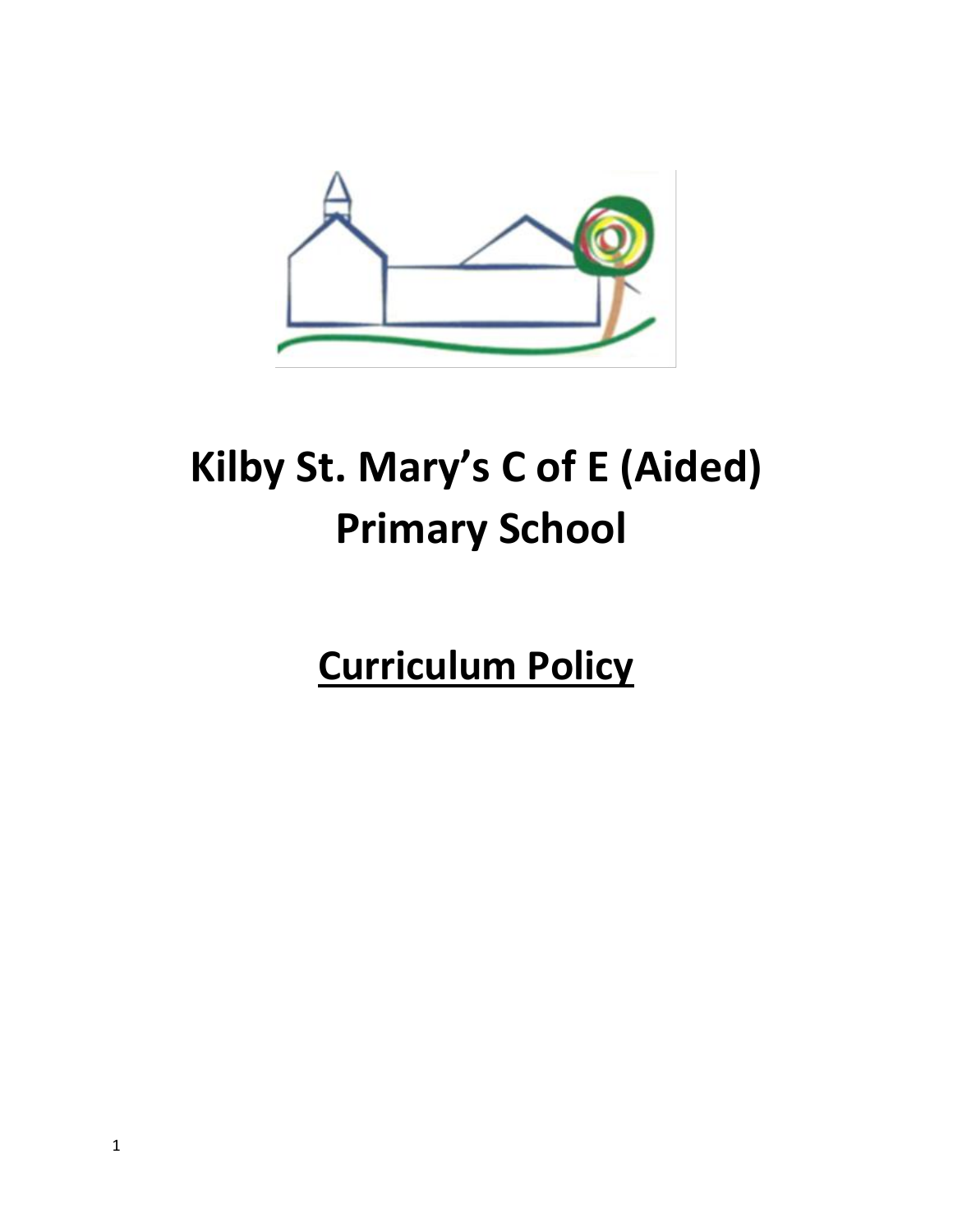# **Our Curriculum Statement Of Intent**

Our knowledge based curriculum is based upon and covers the content of the National Curriculum. It is organised into a 2 year rolling programme for our mixed age classes. Our Curriculum is coherently planned to ensure progression and continuity of knowledge skills and understanding, to be built upon at a deeper level in subsequent years.

It is through the teaching and learning experiences within our Curriculum that pupils will attain the goals of our School Vision.

# **Our School Vision**

Pupils will have gained sufficient knowledge, skills and understanding for future learning and employment.

Pupils will have made real progress in the sense that they will know more, remember more and be able to do more.

Pupils will aspire to be the best that they can be.

Pupils will have acquired confidence, resilience and knowledge to keep them mentally healthy.

Pupils will have confidence in themselves and their abilities to enable them to take on new challenges and adapt successfully to changes in the future.

Pupils will understand, appreciate and respect differences within the world and respect different peoples' culture, faiths, feelings and values.

Pupils will use their knowledge and understanding of environmental issues to actively take care of our planet.

Pupils will show kindness and compassion in their behaviour towards other people, towards all living things and the world in which we live.

Pupils will have gained the skills, knowledge and understanding to become responsible, respectful and active citizens who are able to play their part and become actively involved in public life as adults.

Pupils will demonstrate a range of positive social skills which enable them to build effective and worthwhile relationships.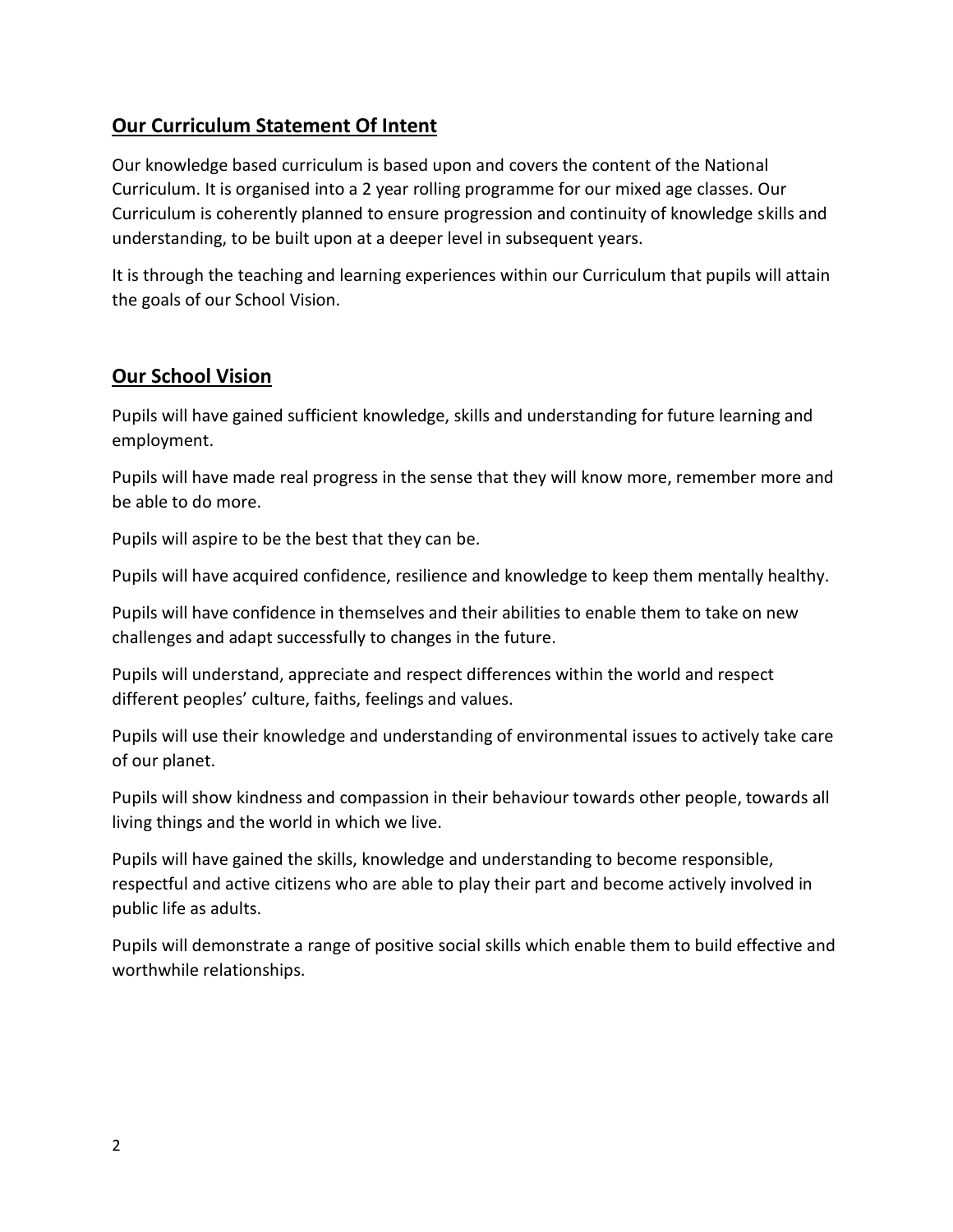### **Curriculum**

It is important that our curriculum for Key Stage 1 builds on the child-initiated ethos of the Early Years Foundation Stage principles. Pupils should be active partners in developing the curriculum. Their questions, interests and ideas are therefore utilised to develop and enhance planned learning experiences.

Throughout Key Stage 1 and Key Stage 2 a wide variety of teaching and learning approaches and styles are used to promote pupil engagement with the curriculum. Staff regularly utilise a range of high-quality resources to encourage independent learning and inspire pupils. The whole school environment, both inside and outside, is also used regularly to enrich the curriculum. We take advantage of partnerships with parents, church and local, national and global communities when these will create real and meaningful contexts within the curriculum for the pupils. This is done through real and virtual experiences that enable pupils to have valuable experiences.

# **Christian Values and Ethos**

As part of the process of designing the curriculum for each half-term, staff will consider how our School Christian Values of:

- Love
- **•** Forgiveness
- Friendship
- Hope
- Respect
- Honesty

can be incorporated into and lived out through the teaching and learning.

As part of the process of designing the curriculum for each half term, staff will consider how British Values of:

- The Rule of Law
- Democracy
- Individual Liberty
- Mutual respect for and tolerance of those with different faiths and for those without faith.

can be incorporated into and lived out through the teaching and learning.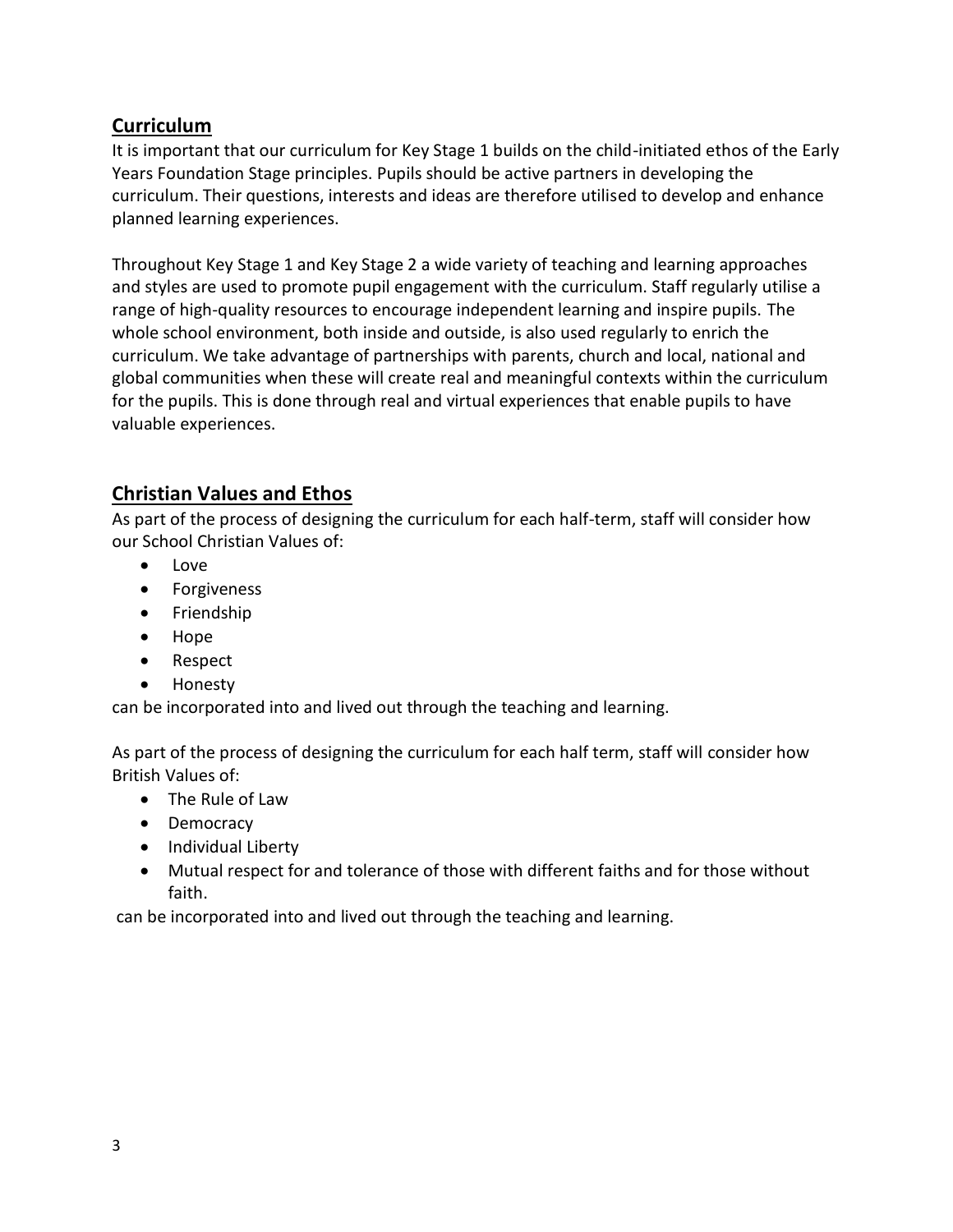# **National Curriculum**

The curriculum provided for our pupils will cover the following National Curriculum subjects:

- English
- Maths
- Science
- Art and Design
- Computing
- Design and Technology
- Geography
- History
- Music
- $\bullet$  PE
- RE (for which we follow the Leicestershire agreed syllabus and 'Understanding Christianity'
- Languages: French (upper Key Stage 2) and Spanish (lower Key Stage 2)
- RSHE

We recognise and promote the key importance of the core subjects and developing the pupils' expertise in reading, writing and maths. We aim to activate the pupils' learning in these subjects in innovative, creative and exciting ways. We firmly believe that this should be balanced within both the whole National Curriculum and the wider school curriculum.

The curriculum should not fully prioritise Core subject learning at the expense of a broad and balanced curriculum or pupils' holistic development, but each should support and enhance the other aspects (foundation subjects).

We plan for the National Curriculum content to be covered in less than 100% of the teaching time, to allow for Thinking and Improvement Time following feedback which will ensure feedback is acted upon. This should also allow time for additional learning events take place and for pupils' ideas and interests to be utilised and explored.

# **Spiritual, Moral, Social and Cultural**

There are numerous opportunities for supporting the pupils' SMSC development through all areas of the curriculum.

Spiritual development is promoted through RE sessions, such as "People of God" and "Salvation" and through a range of Collective Worship themes.

Moral development is promoted through Class Circle Times, discussions about class and school rules, and Collective Worship themes e.g. Right, Rules and Responsibilities. There are also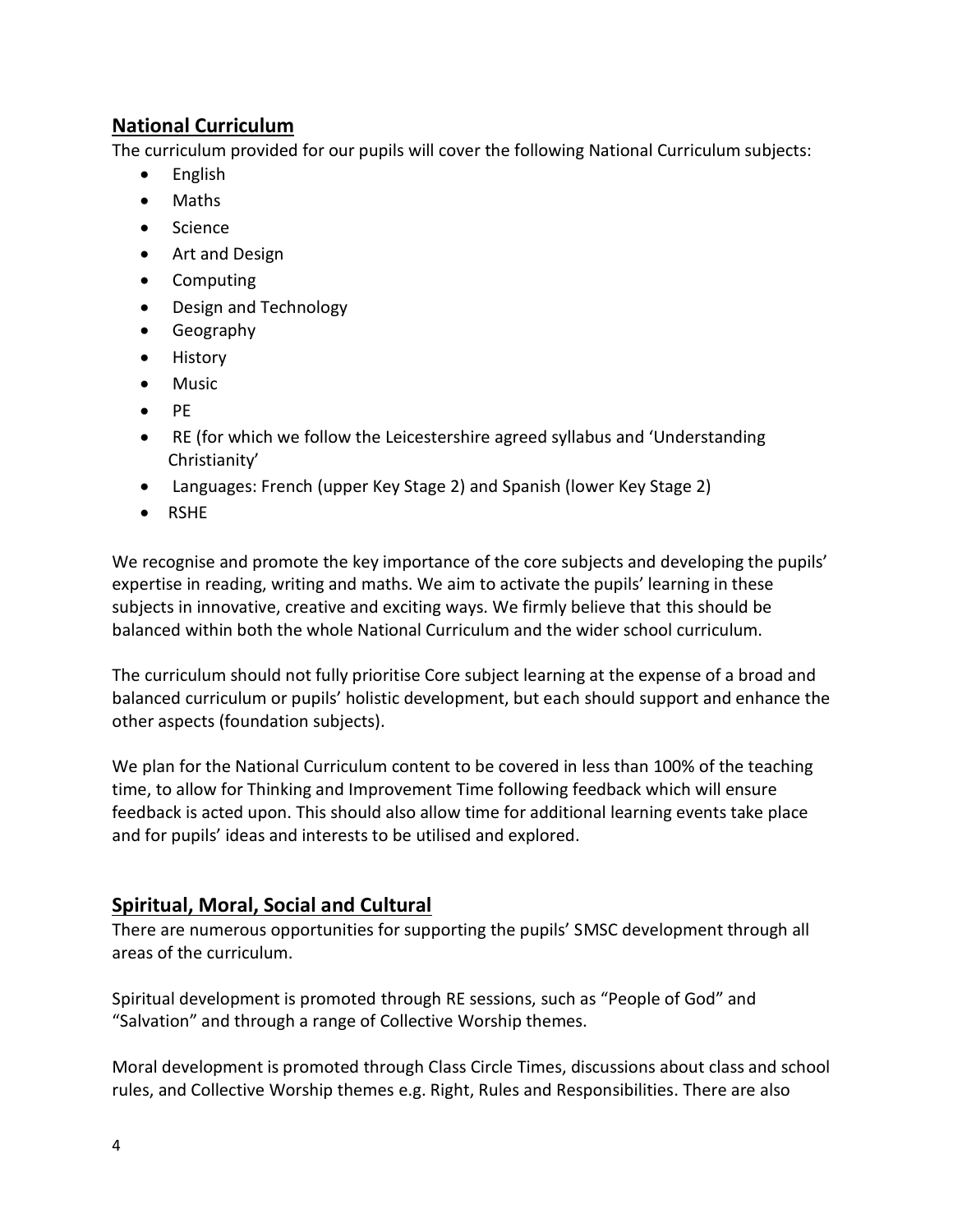elements considered within RSHE themes.

Social development is promoted through a wide range of collaborative learning experiences and opportunities for play, RSHE, School Council Group, Community Events and Collective Worship themes such as "Harvest" and "Mothers".

Cultural development is promoted through the curriculum for RHSE and RE and through positive sharing of the variety of languages and cultural identities of our pupils, their families and the wider world. This is particularly evident in the recurring RSHE theme, 'Diversity and Communities' which focuses on global citizenship and similarities and differences between cultures.

#### **Roles and Responsibilities**

The Curriculum Leader maintains an overview of the curriculum provided by the school and works in partnership with the Headteacher on a range of strategic planning, monitoring and evaluating tasks, from the full range of evidence provided by other staff and governors.

Subject Leaders ensure that all the aspects of the National Curriculum content are identified within the curriculum overviews. In our school we use our own internal assessment to identify the objectives from the National Curriculum which will be covered and assessed in each year group. Subject Leaders review teaching and learning to ensure that pupils' learning becomes increasingly more challenging as they move through the year groups, and to maintain an overview of standards within their subject.

Subject Leaders also produce annual action plans for their subjects, support class teachers with the writing of medium-term plans, analyse the standards within their subject, provide or signpost staff towards training and resources and engage in developmental work / research projects with external colleagues.

Class Teachers have the final responsibility to produce class specific, medium and short term planning for their pupils. They also have responsibility for the standards their pupils achieve, the progress they make and the evidence of this learning. Pupils will be assessed by the class teacher, each term. Class teachers should ask for guidance from Subject Leaders when appropriate and are required to ensure all provision promotes our School Vision.

#### **Monitoring and evaluating**

The Headteacher has the overall responsibility for the quality of provision provided for the pupils and the outcome in terms of both attainment and progress. Monitoring and evaluating tasks will be undertaken in partnership with the Curriculum Leader. These tasks will link into a programme of monitoring, Strategic Development Plan priorities and actions, as well as performance management of teaching staff. The Curriculum Leader and SLT will report their findings through regular reports, including the termly HT reports, to governors and provide